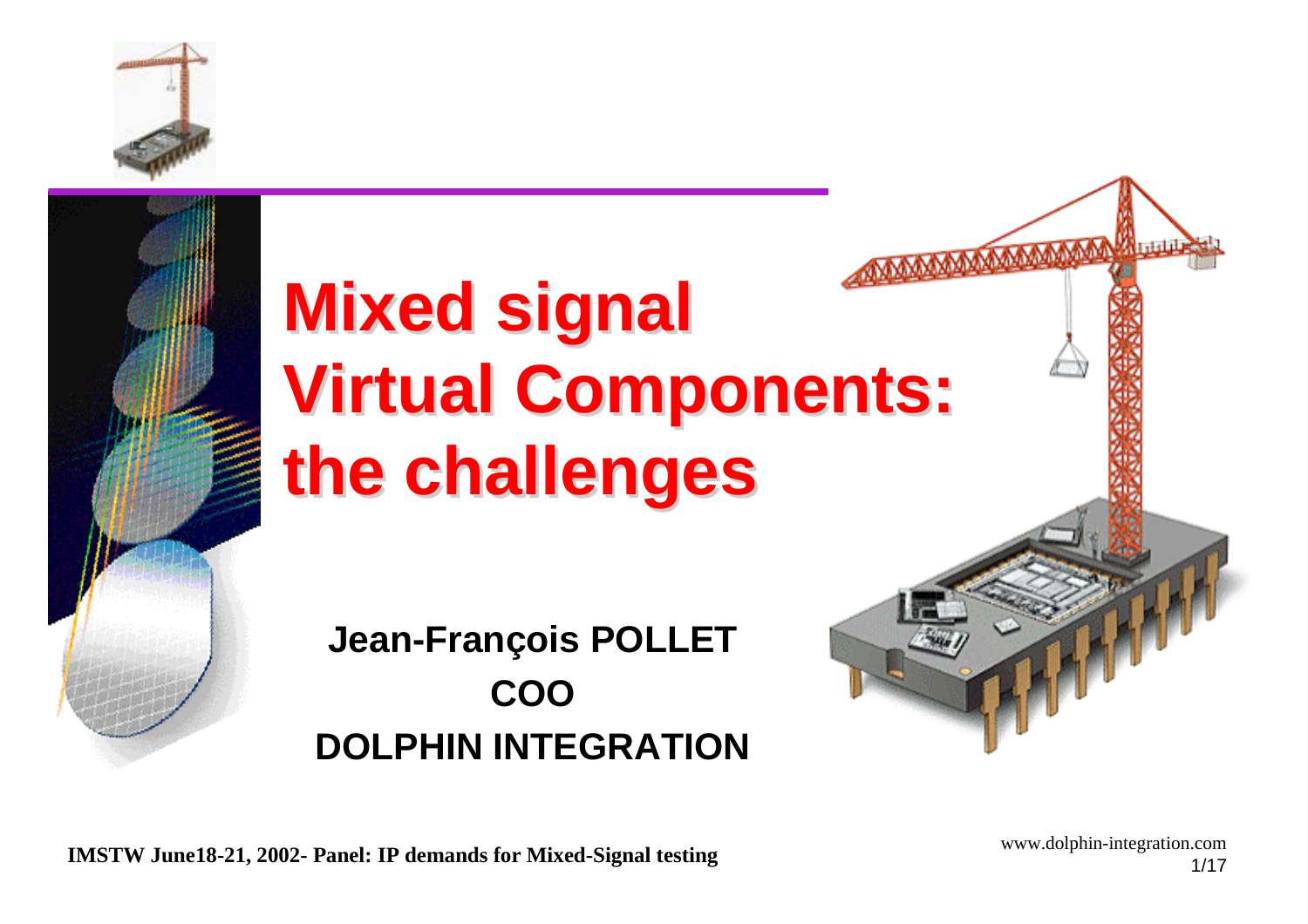

## **Dolphin Integration Dolphin Integration**

- **Provider of**
	- – **Virtual Components: A&MS, embedded memories, microcontrollers**
	- and the state of the state **Enabling technologies: A&MS simulator SMASH, cosimulator Success™…**
	- **Fabless Provider of custom SoCs**
	- and the state of the state **Empowering design services**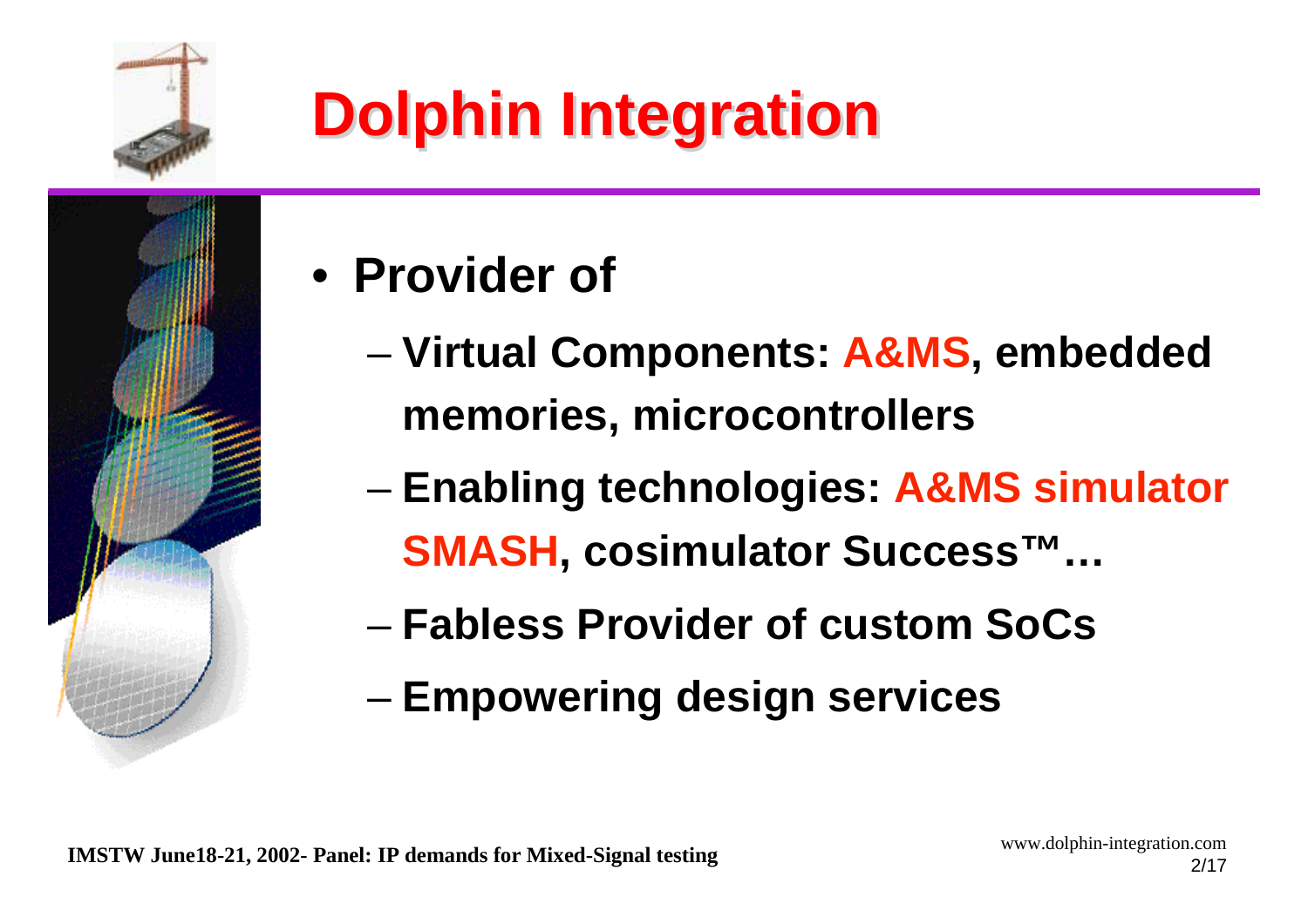## **WHO are the PLAYERS ? WHO are the PLAYERS ?**



**IMSTW June18-21, 2002- Panel: IP demands for Mixed-Signal testing** www.dolphin-integration.com 3/17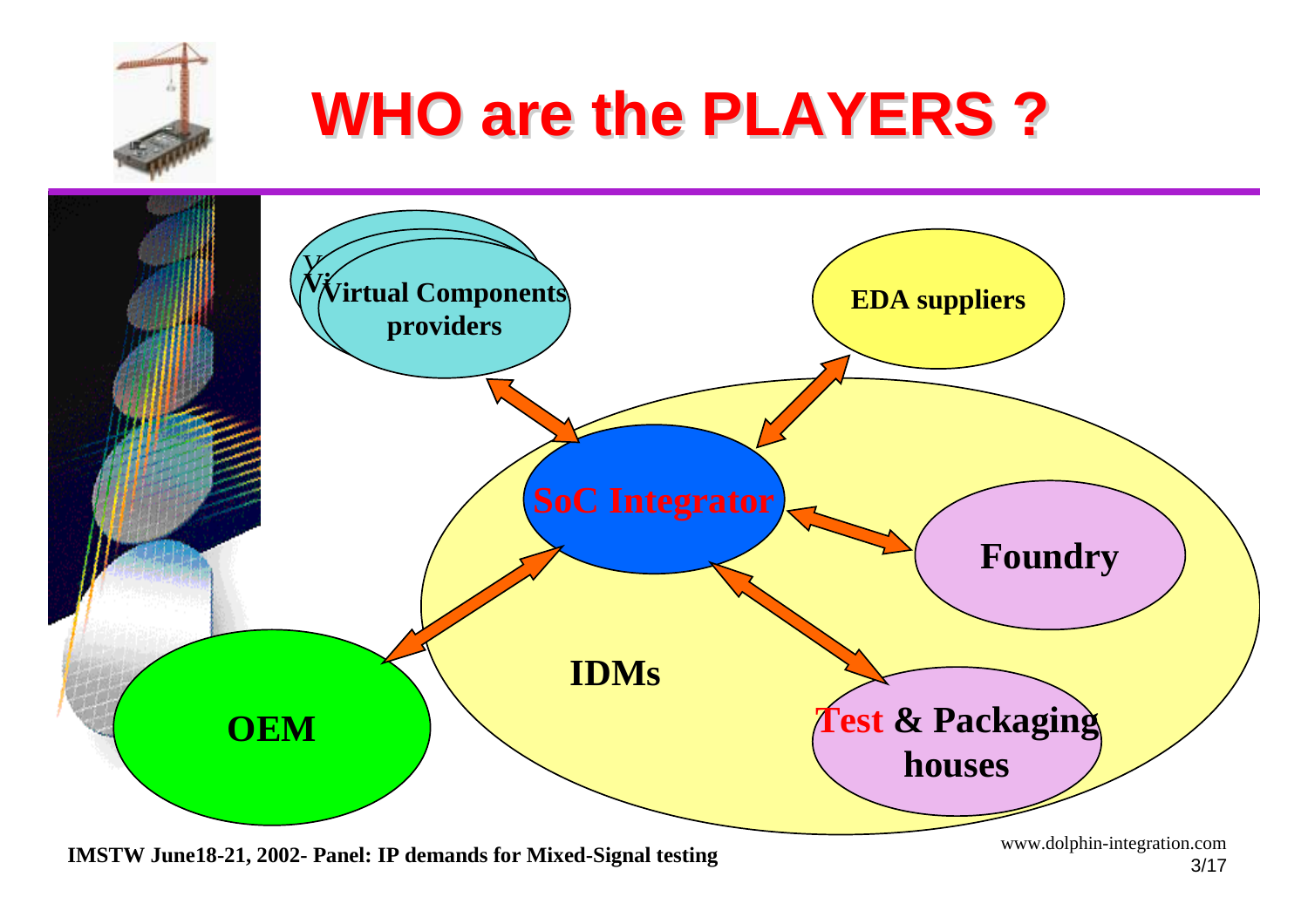

## **Mixed signal SoC Mixed signal SoC integrators integrators and ViC providers: and ViC providers:**

### **two sides of the same challenge two sides of the same challenge**

**IMSTW June18-21, 2002- Panel: IP demands for Mixed-Signal testing** www.dolphin-integration.com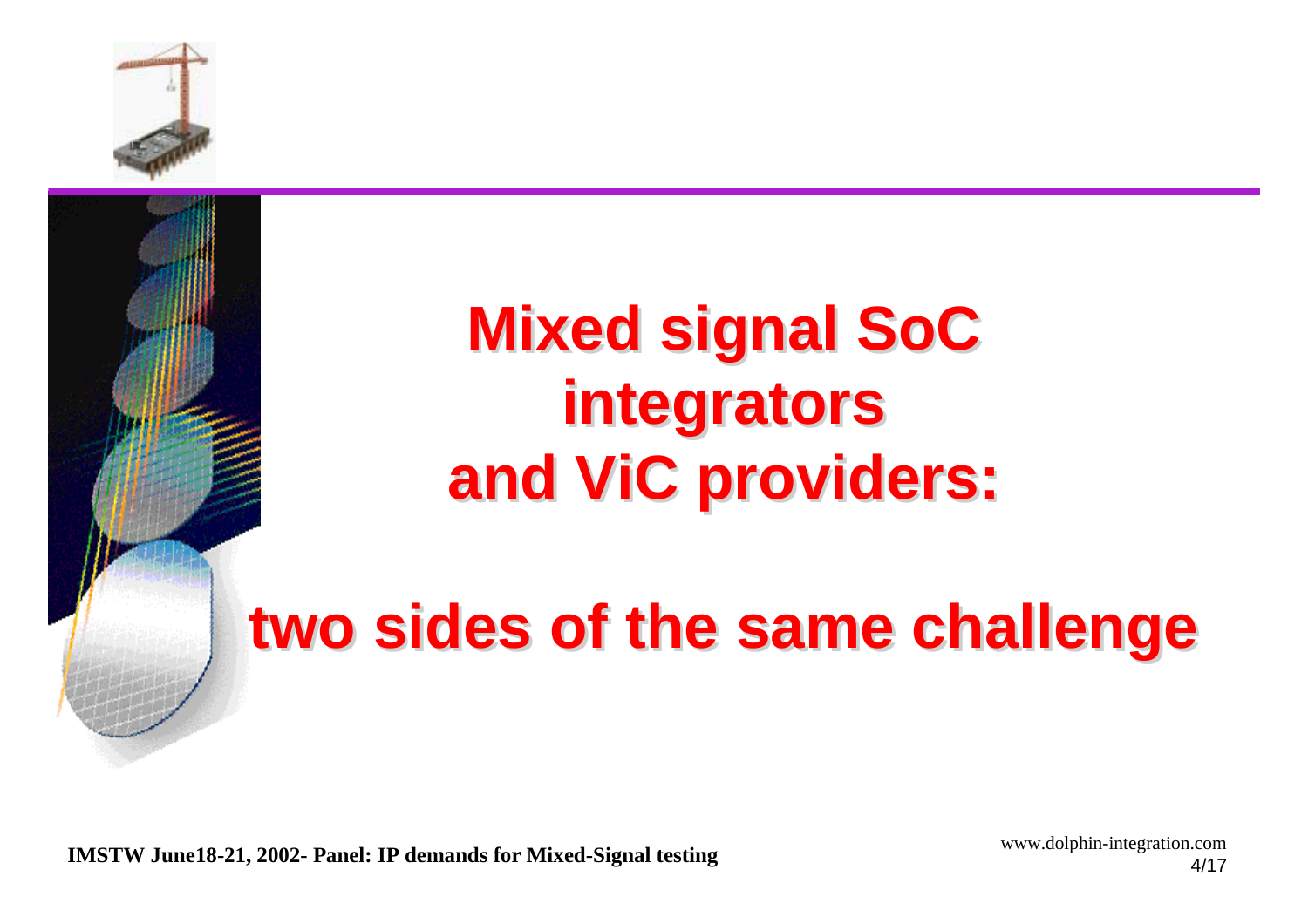

### **E.g. a mixed signal SoC with E.g. a mixed signal SoC with 8 Channels high resolution ADC 8 Channels high resolution ADC**





**IMSTW June18-21, 2002- Panel: IP demands for Mixed-Signal testing www.dolphin-integration.com** 5/17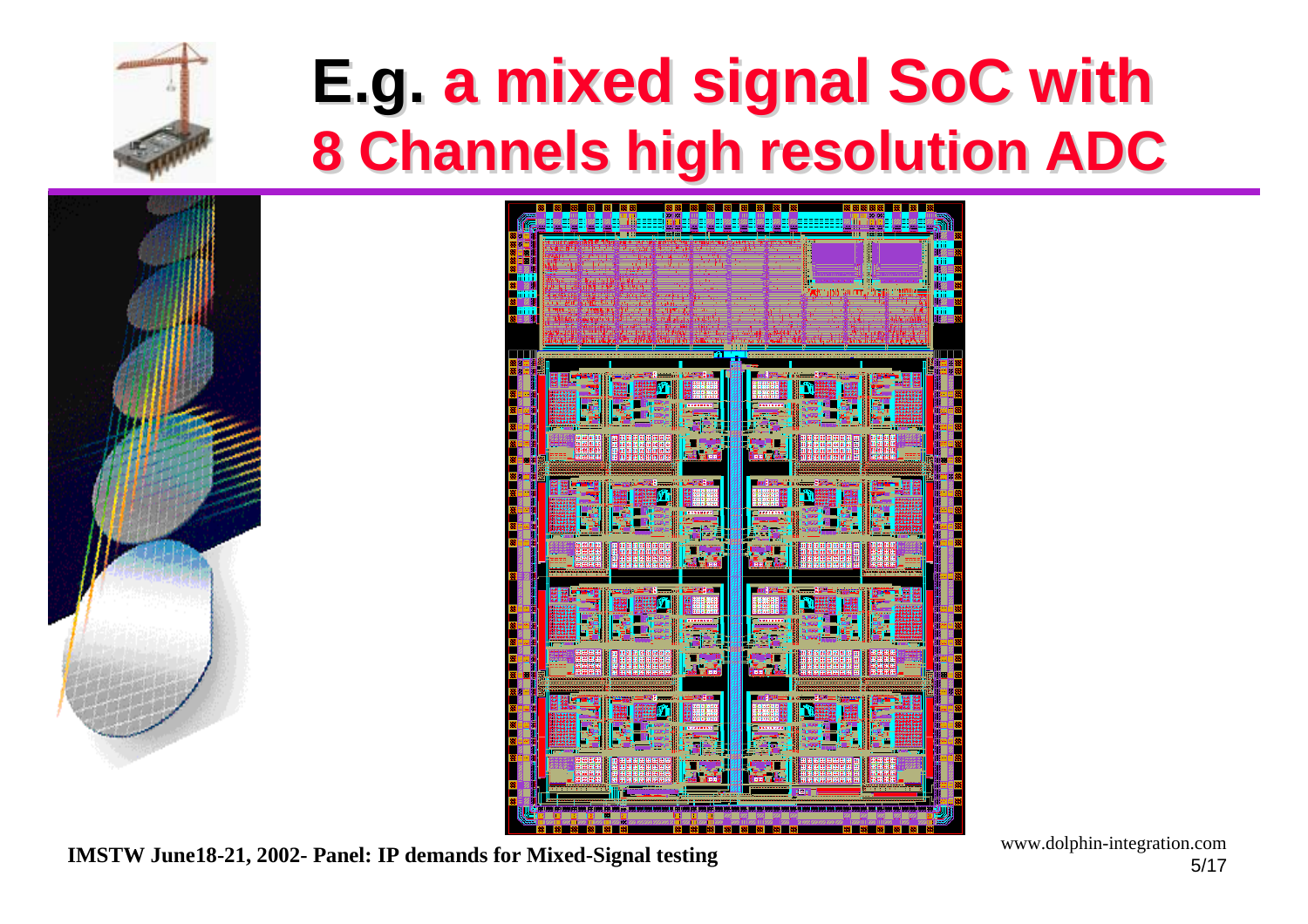

## **SoC Integrators SoC Integrators**



- Mainly **specialists in logic design**
- – Some analog specialists, but each of them in one specific domain
- **What do they have to face?**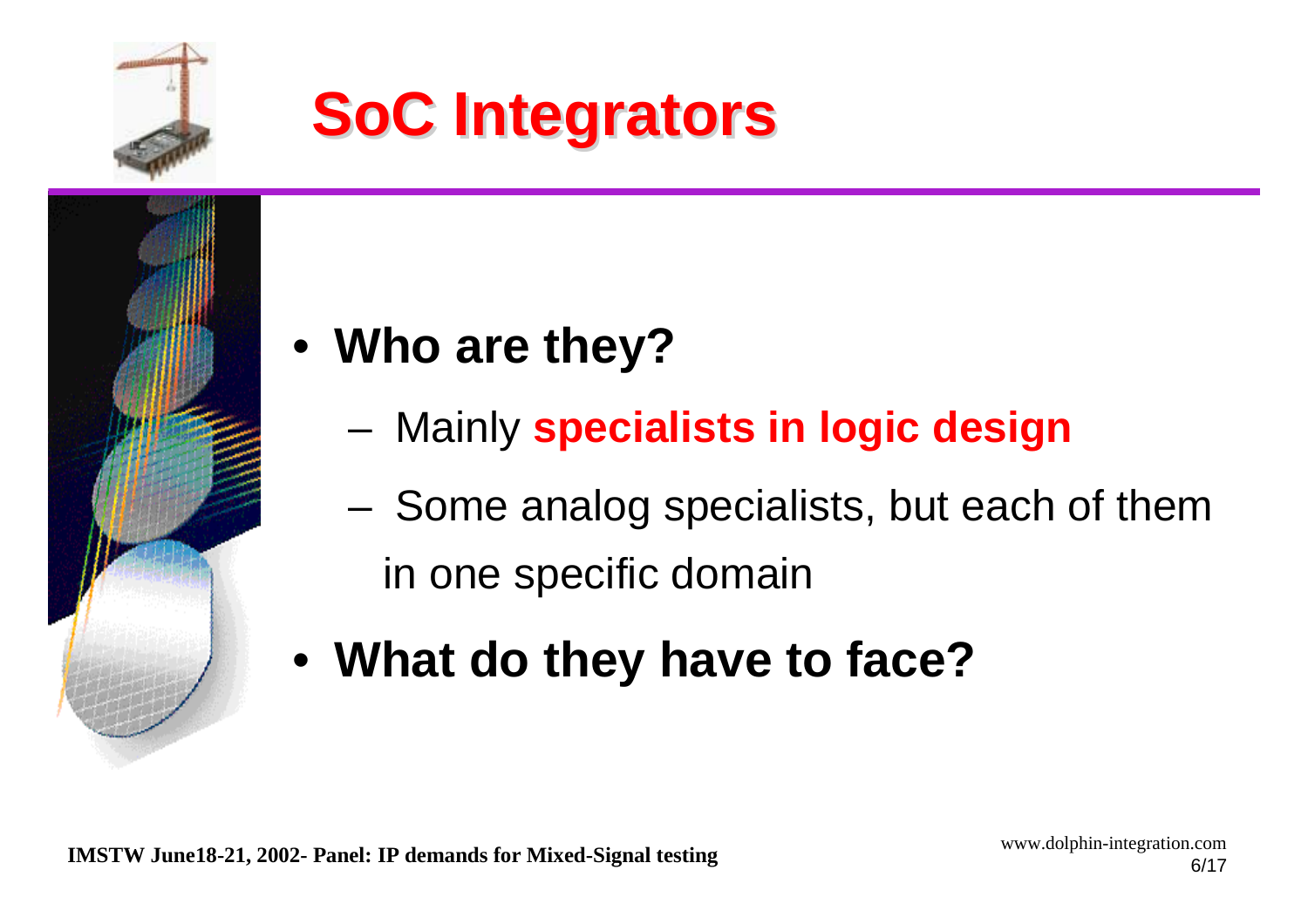

## **You say A&MS? You say A&MS?**

- Various specific fields
	- –High speed I/Os (LVDS)
	- **Links of the Common** Bus interfaces (USB, Ethernet,
	- and the state of the High speed converters
	- –High resolution converters
	- RF
	- PLL
	- –…
- SNR, THD, ENOB, SINAD, offset, noise, INL, DNL, bandwidth, AC, DC, PSRR, crosstalk, spurious, FFT, gain, AGC….

**IMSTW June18-21, 2002- Panel: IP demands for Mixed-Signal testing** www.dolphin-integration.com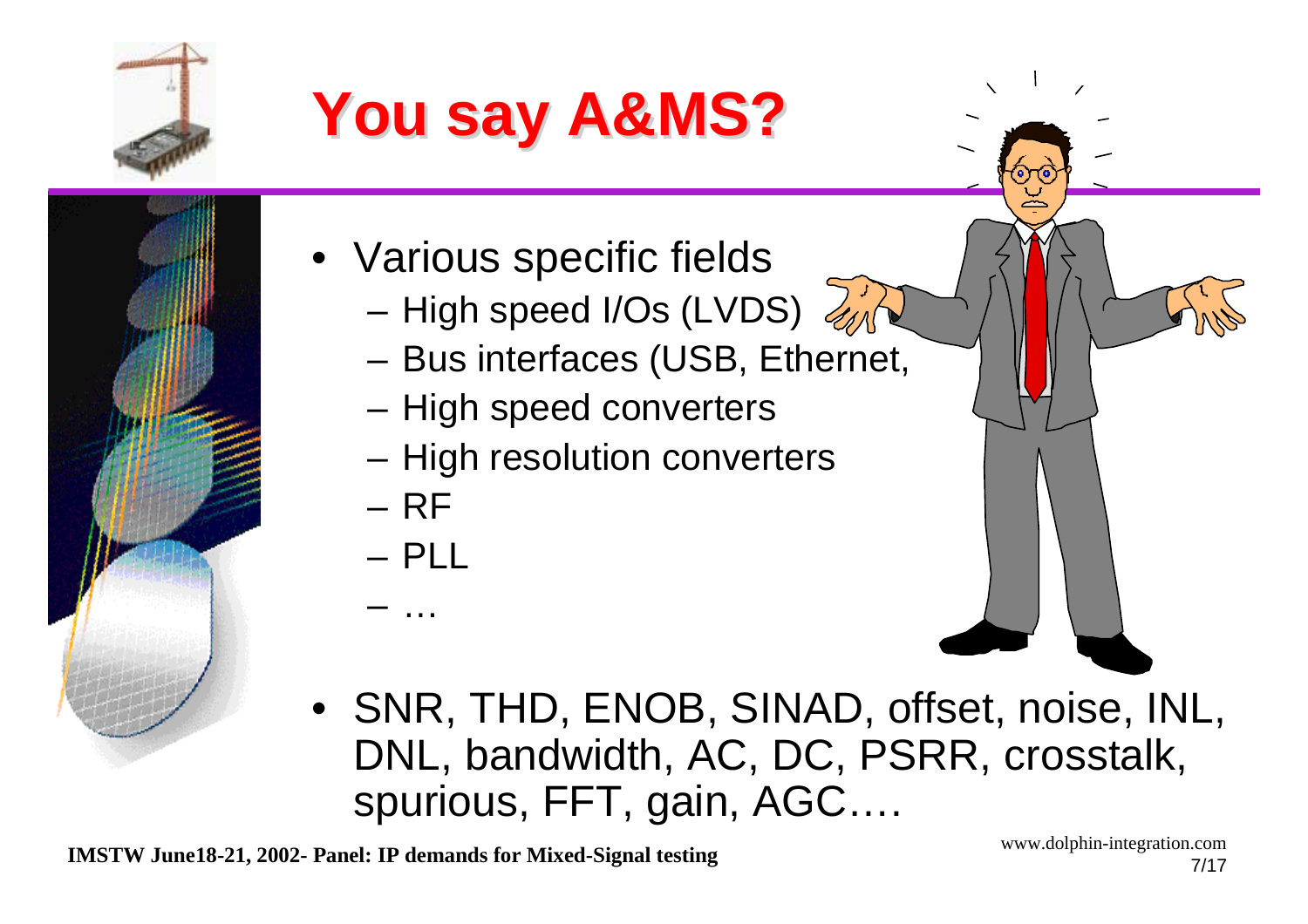

## **Embed or not embed A&MS Embed or not embed A&MS ViCs? ViCs?**

- • **Sometimes the choice is evident:**
	- **Low Power / Low voltage**
	- **PLL**

**...**

- –**Physical size**
- **Lower cost**
- •**Higher performances?**
- •**Return on Investment?**
- • **How to select the right solution: technical, provider…?**
- • **Requires to master all the costs**
	- –**License & royalties**
	- **Test**
		- **Production yield**
		- – **A&MS or logic process?**
			- $\bullet$  **Requires to master the design-in**

**IMSTW June18-21, 2002- Panel: IP demands for Mixed-Signal testing** www.dolphin-integration.com 8/17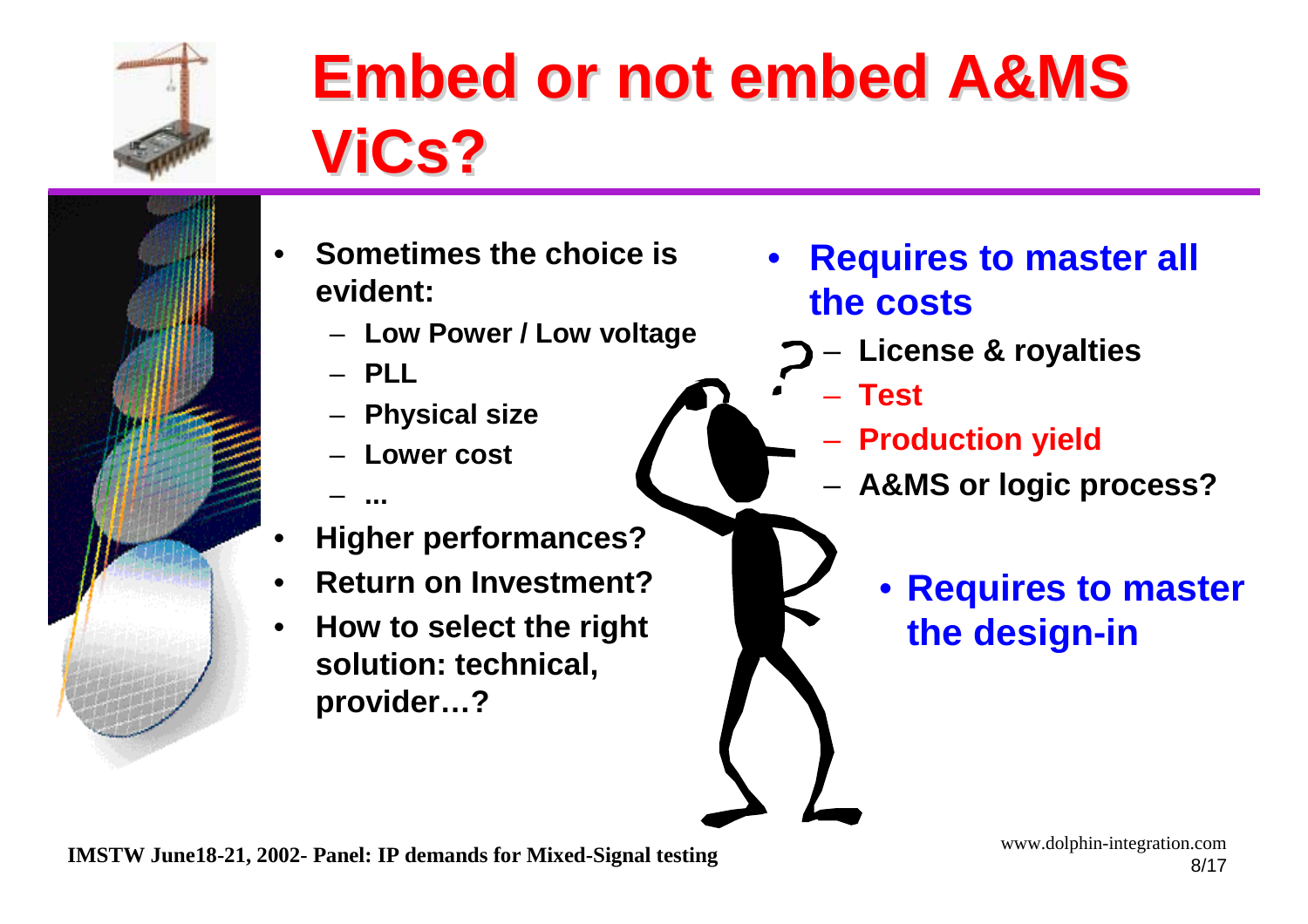

## **Main challenges for a provider Main challenges for a provider of A&MS Virtual Components of A&MS Virtual Components**

- Multi-foundry portability
- A&MS or logic technological process?
- How coping with the request for customization?
- •Noise: substrate, supply voltage
- **Testability: debug and industrial**
- **Test program coverage?**
- Production yield
- Return on Investment

**IMSTW June18-21, 2002- Panel: IP demands for Mixed-Signal testing** www.dolphin-integration.com 9/17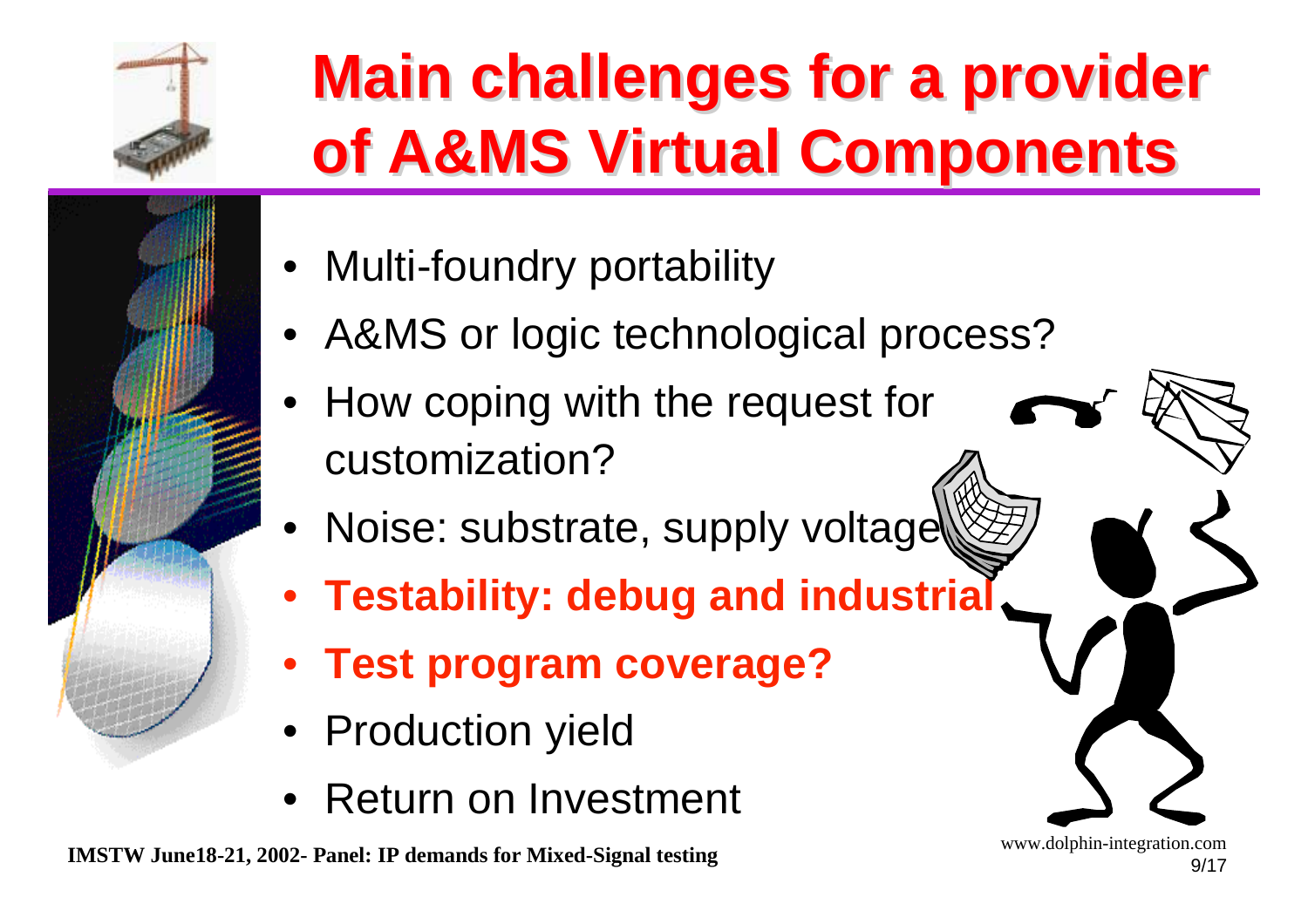

### **hiCOD High Quality Audio Stereo Codec (ADC + DAC)**

#### *It is time to integrate the CODEC in your SoC!*



#### *What are the main applications for hiCOD?*



MP3 players Digital video camera DVD player Car audio devicesSet Top Box



**IMSTW June18-21, 2002- Panel: IP demands for Mixed-Signal testing** www.dolphin-integration.com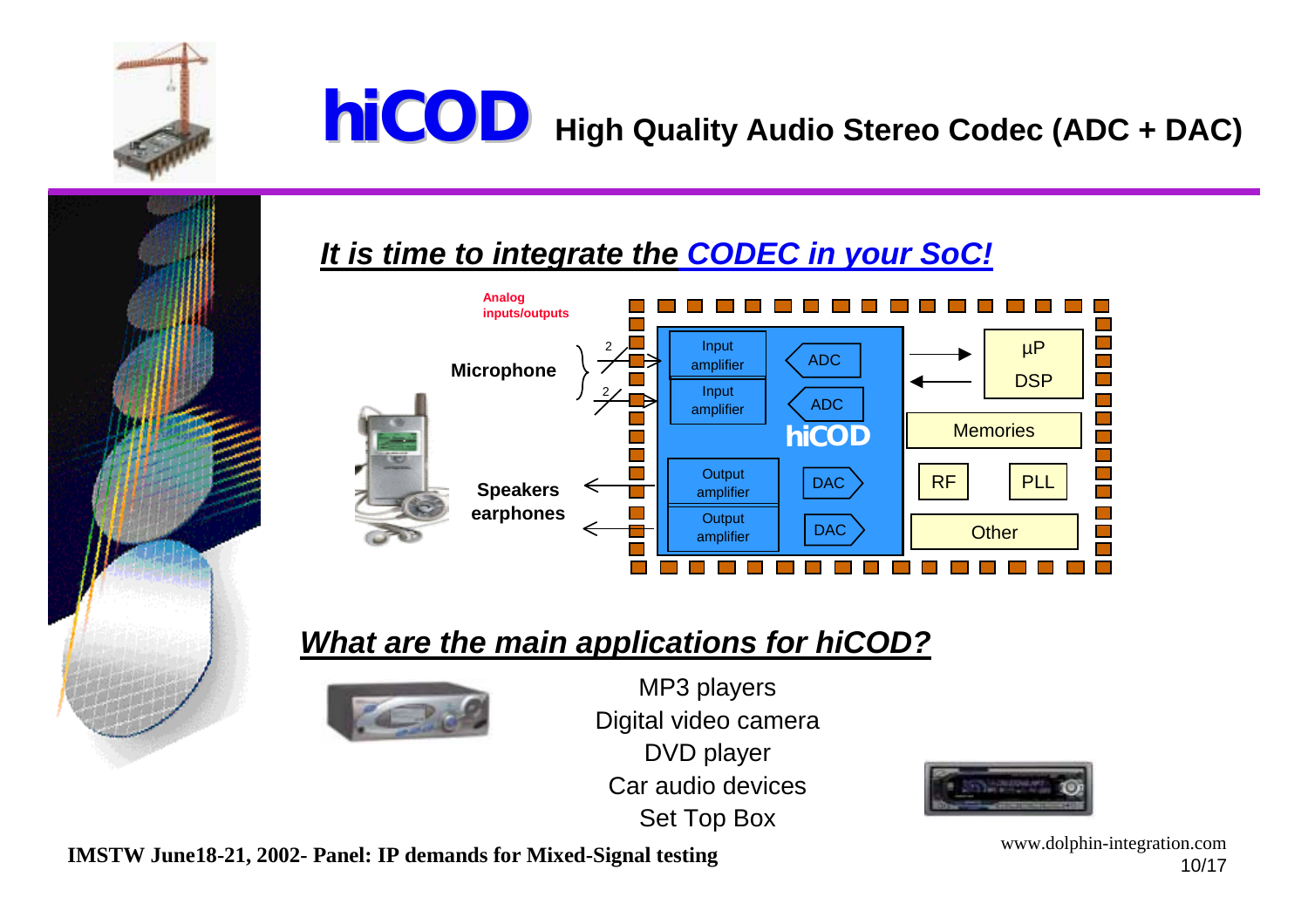

#### **hiCOD High Quality Audio Stereo Codec (ADC + DAC) High Quality Audio Stereo Codec (ADC + DAC)**

#### *Main features*

- »**TSMC compatible 0.18 µm process:**
- » Single **+3.3 V** power supply (2.7 V to 3.6 V) for analog; 1.8 V for logical part
- »Typical SNR and THD in the 50 - 20 kHz band: **over 90 dB**
- »programmable gain amplifiers and attenuators
- »Output sampling Fs between 8 and 48 kHz
- »Low impedance output driver: 8 or 16  $\Omega$
- »24-bit Data-In and Data-out
- »Differential analog inputs, single ended analog outputs
- »Temperature range from -40 °C to 85 °C
- »Input offset calibration mode
- »Separate **power-down mode** for ADC and DAC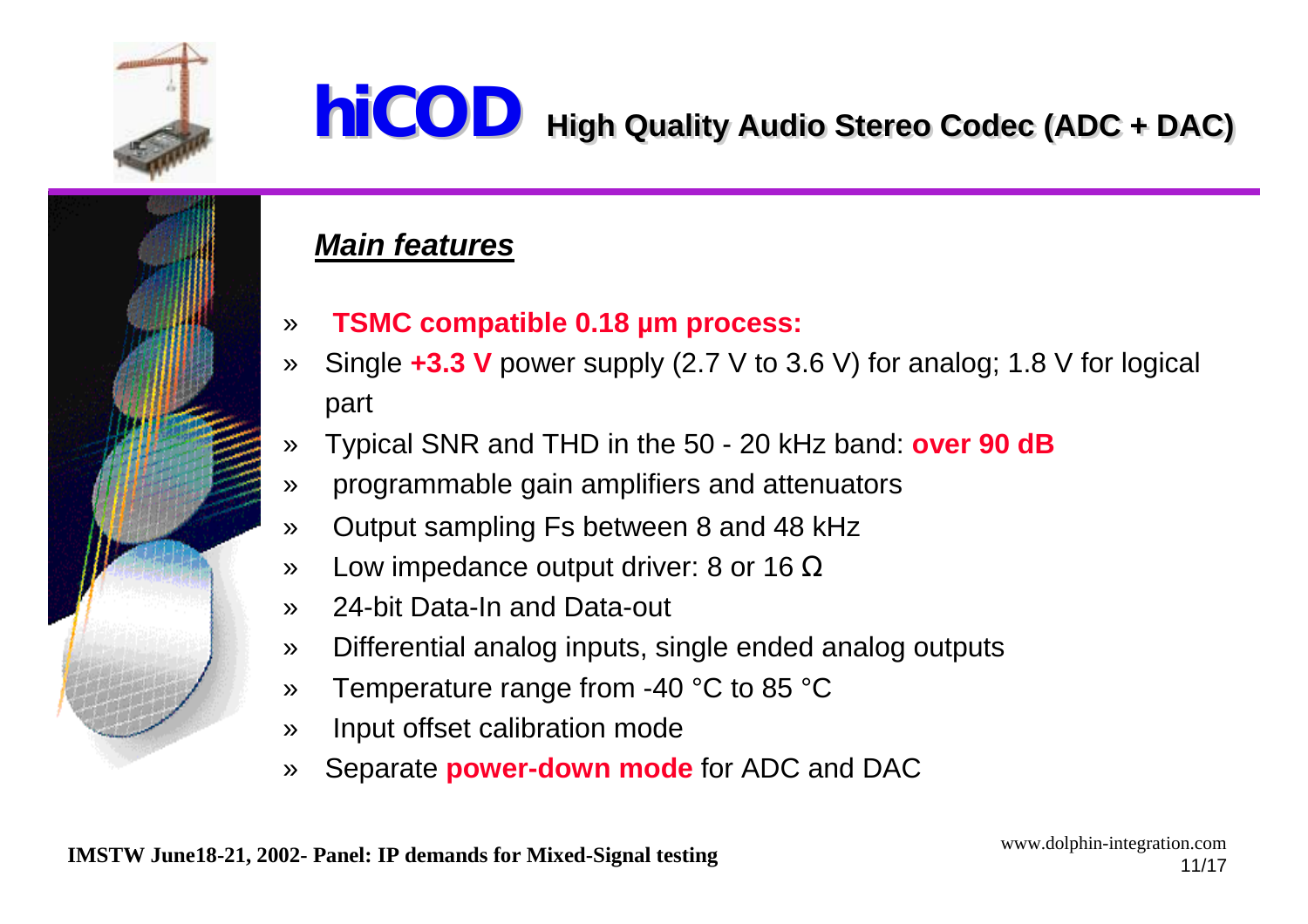

### **hiCOD High Quality Audio Stereo Codec (ADC + DAC)**





**IMSTW June18-21, 2002- Panel: IP demands for Mixed-Signal testing**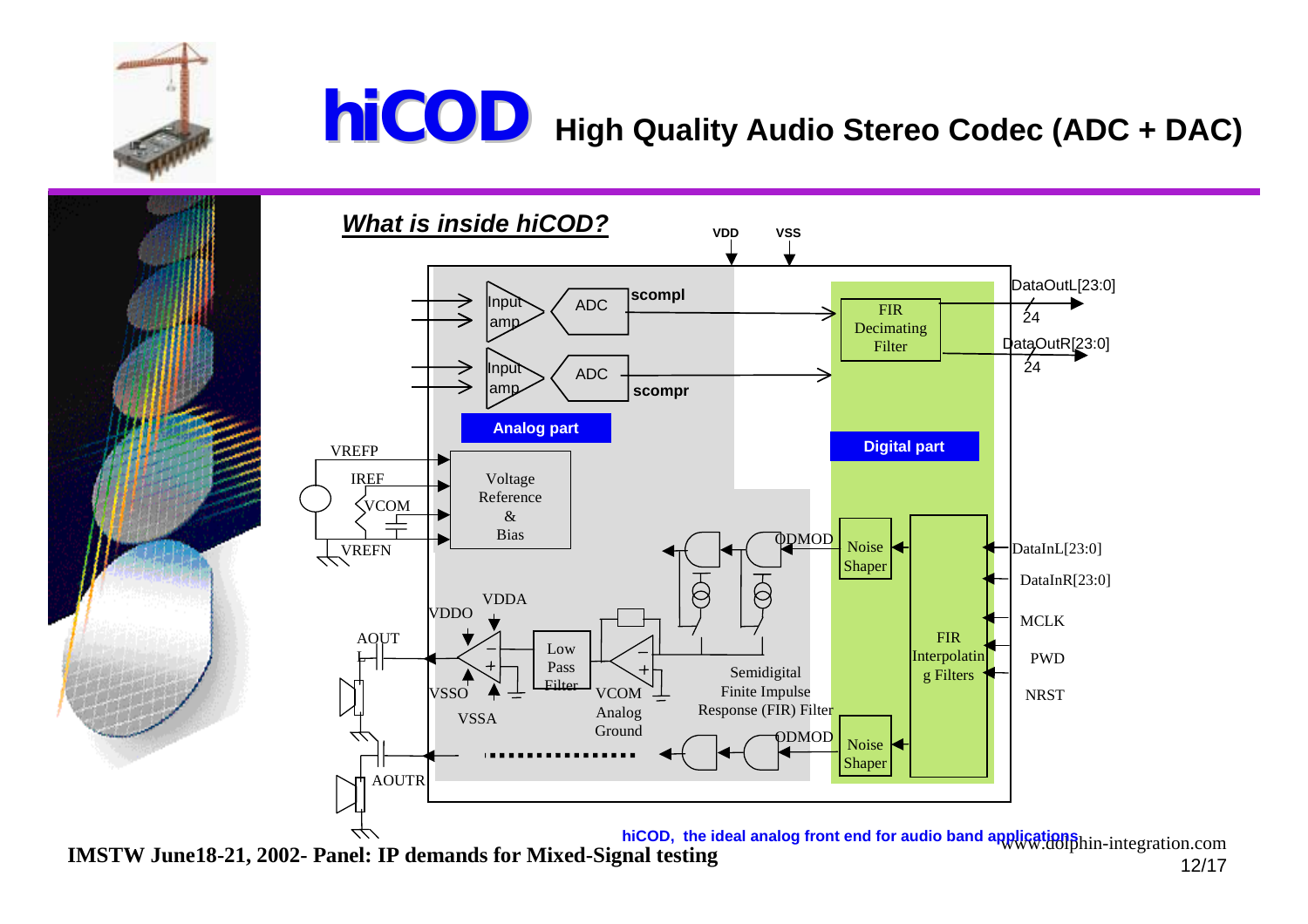



#### *Configuration for real test: prototypes and production*



**IMSTW June18-21, 2002- Panel: IP demands for Mixed-Signal testing www.dolphin-integration.com** 13/17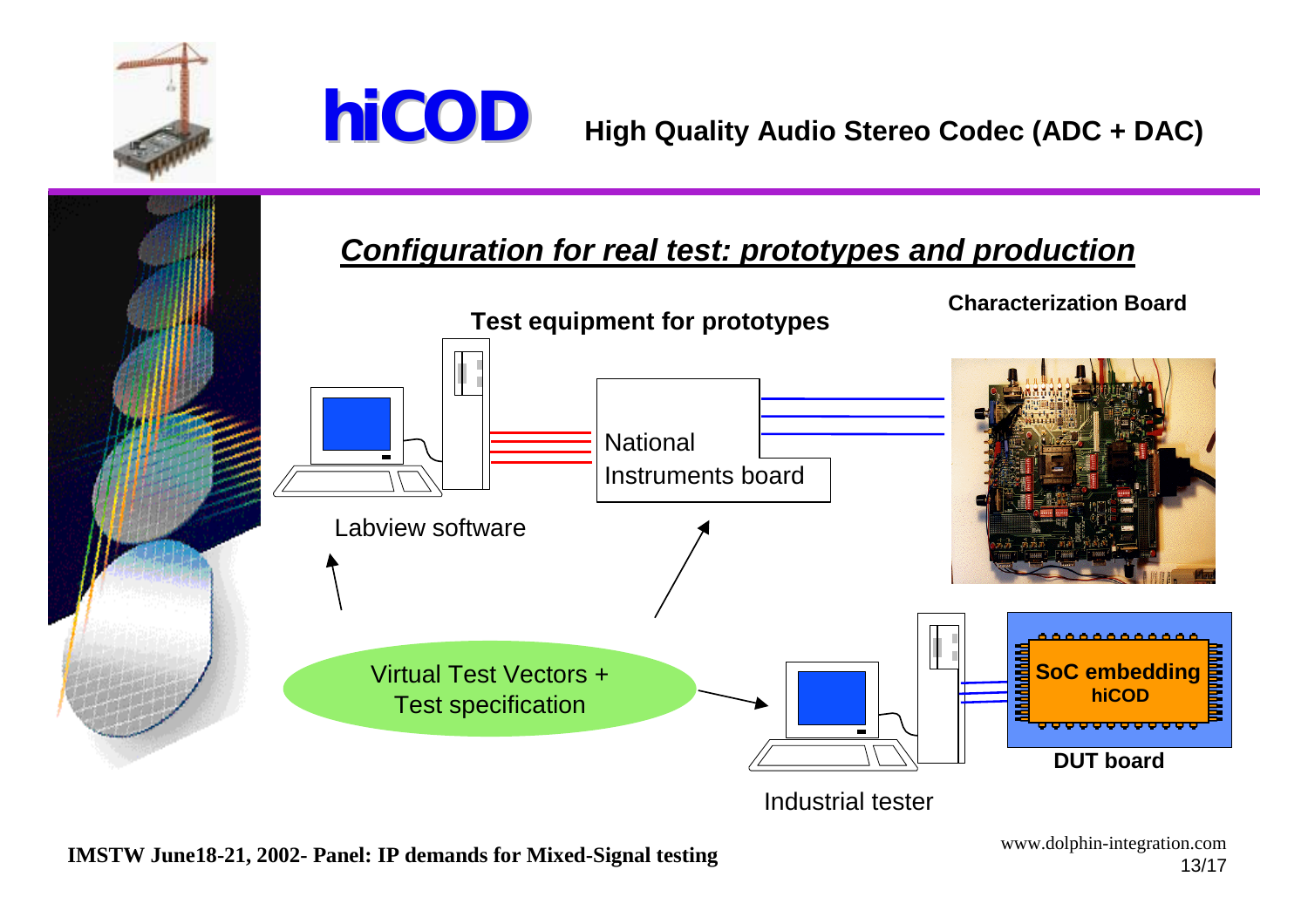





**IMSTW June18-21, 2002- Panel: IP demands for Mixed-Signal testing** www.dolphin-integration.com

\* e.g. Labview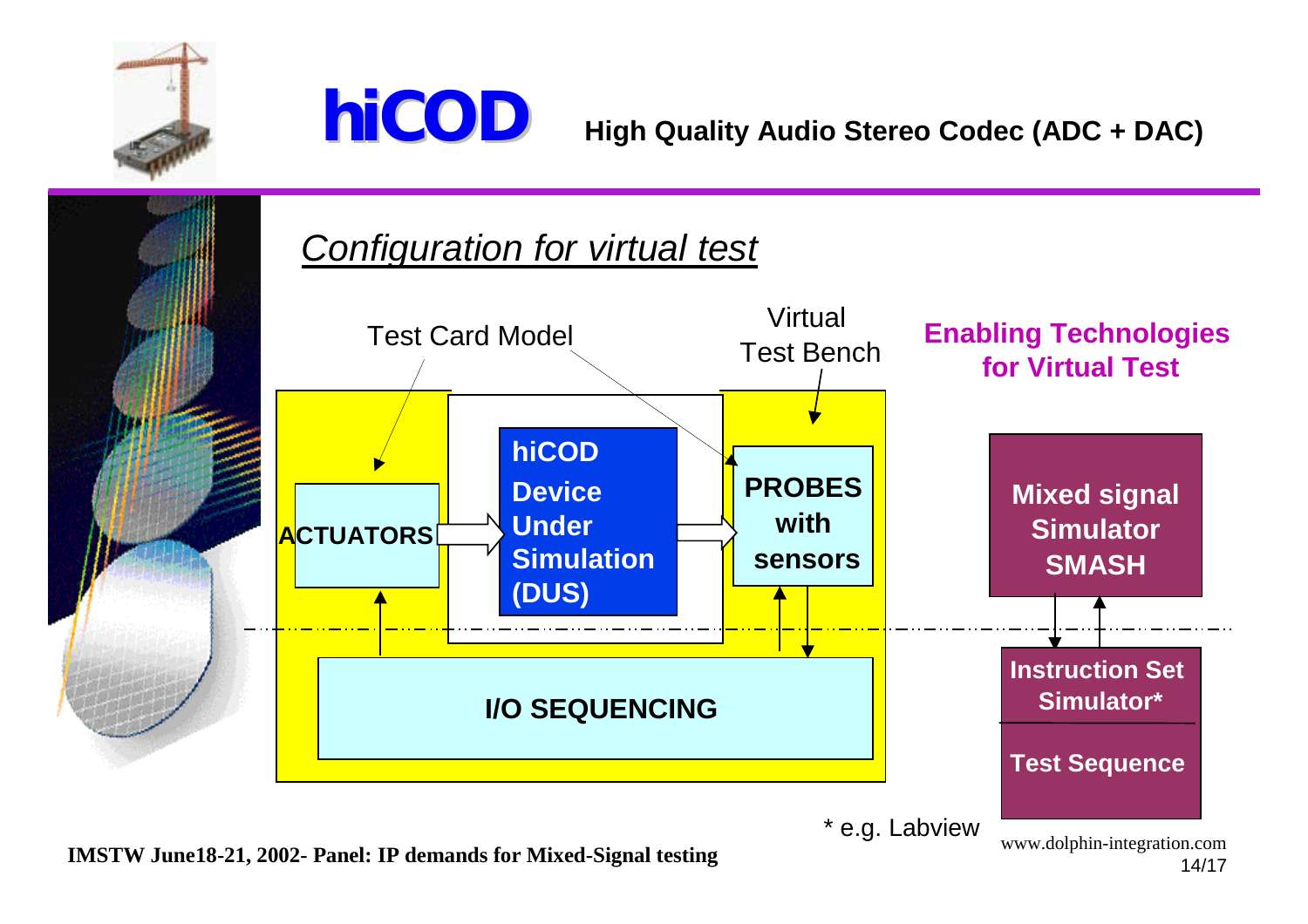

## **Testability issues for high Testability issues for high resolutions converters resolutions converters**

- Full spec has to be guaranteed under all operating conditions
- 10s industrial test time with FFT > 0.65 \$ not compatible with consumer products using millions SoCs!
	- – DfT required based on the architecture and circuit implementation
- Mixed signal industrial tester
- Test solutions for debugging SoCs and accelerating Time-to-Fab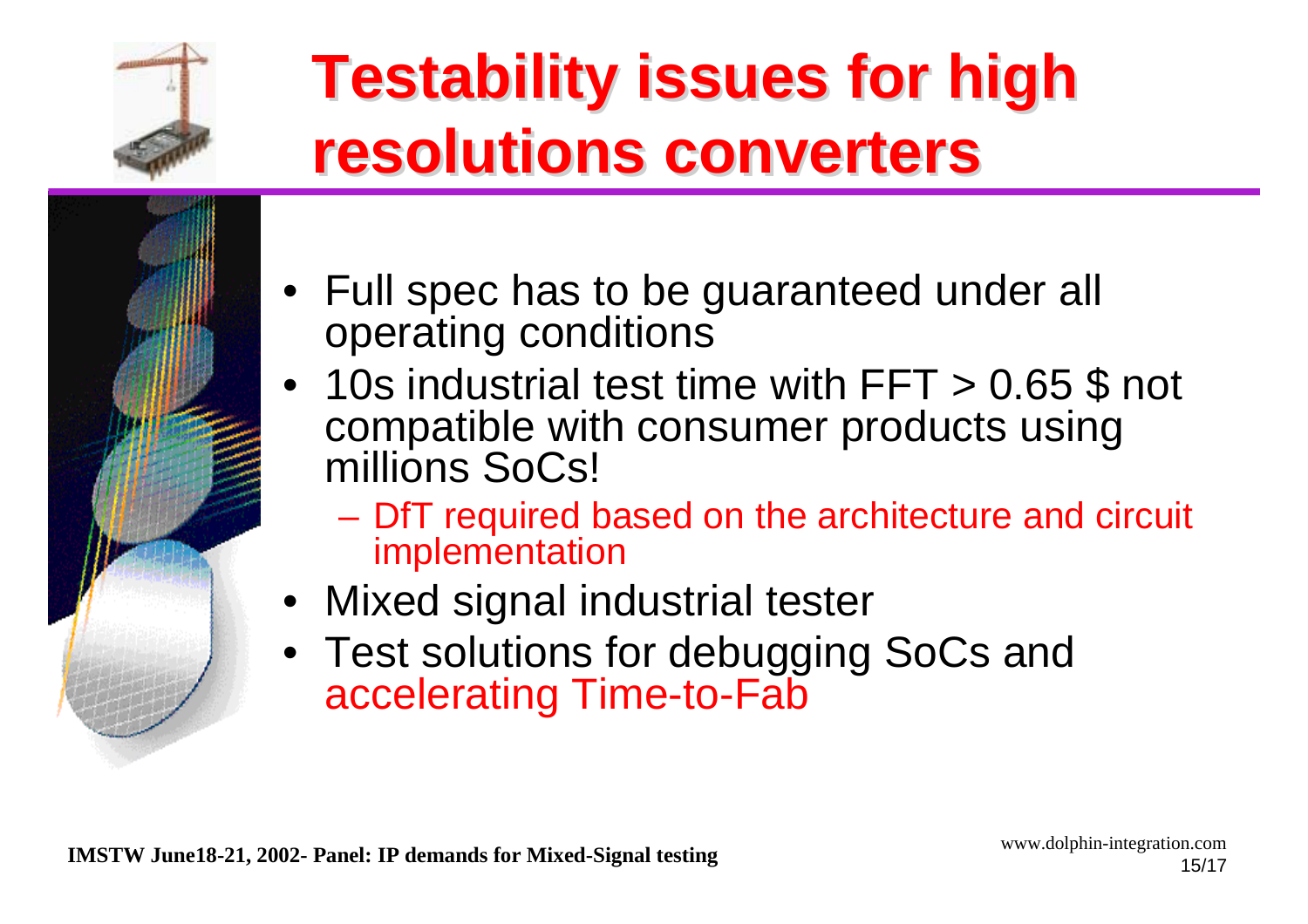

## **Some main needs Some main needs**

- A&MS Virtual Components need to be delivered as **black boxes** to be used by nonspecialists
- ViC providers and SoC integrators must follow and adopt **standards** (VSIA, IEEE…)
- Virtual test solutions required for reducing – **Time-to-Fab**
	- **Links of the Company Time-to-Market** of industrial products
- Standardization of test sequences format for virtual and real test